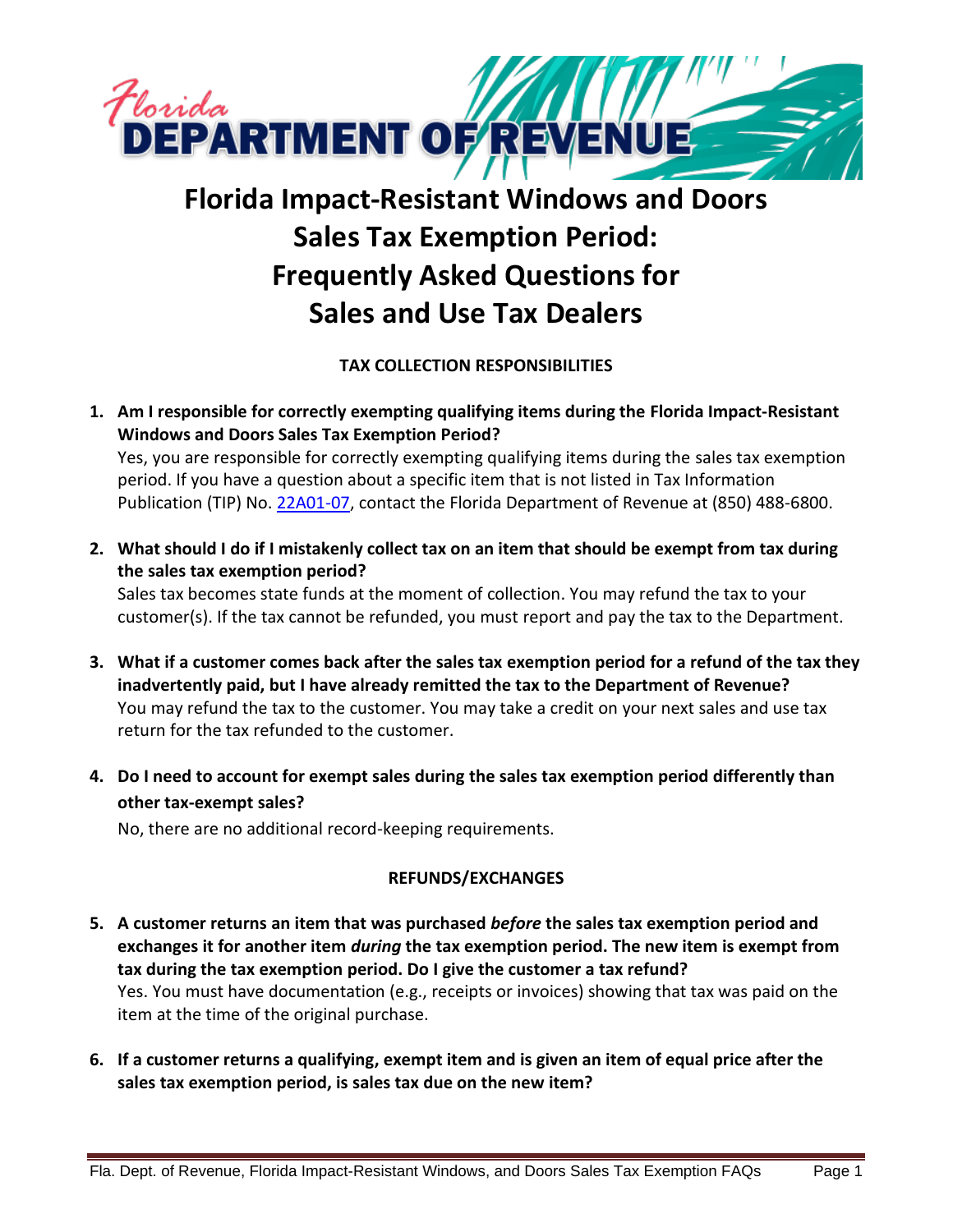If a customer buys an eligible item during the sales tax exemption period and later exchanges it for the same item (e.g., different size or different color), no tax will be due, even after the tax exemption period expires.

If a customer buys an eligible item during the sales tax exemption period and later returns the item and receives credit toward the purchase of an item that does not qualify for the exemption, sales tax will apply to the new purchase.

#### **SHIPPING CHARGES**

**7. How does sales tax apply toward shipping charges for items purchased by mail order or through a catalog or the internet?**

Shipping charges separately stated on a customer's invoice are part of the sales price of each item listed on the sales invoice. You must proportionately allocate the shipping charges among the items ordered. The amount of each item is divided by the total amount of all the items ordered to obtain the percentage that each item bears towards the total order. Multiply the total shipping charge by the percentage for each item to determine the amount of the shipping charge applicable to each item.

**Example:** A customer orders a \$500 impact-resistant door and a \$1,500 bathroom vanity, for a total of \$2,000, during the Florida Impact-Resistant Windows and Doors Sales Tax Exemption Period. The shipping charge is \$150.

Impact-Resistant Door: Cost of door  $\div$  total cost: \$500  $\div$  \$2,000 = 25% Shipping charge for door:  $25\% \times $150 = $37.50$ Total sales price for the door: \$500 + \$37.50 = \$537.50

Bathroom Vanity: Cost of vanity  $\div$  total cost:  $$1,500 \div $2,000 = 75\%$ Shipping charge for vanity:  $75\% \times $150 = $112.50$ Total sales price for the vanity: \$1,500 + \$112.50 = \$1,612.50

Because of the Florida Impact-Resistant Windows and Doors Sales Tax Exemption Period, the total sales price (including shipping) of the impact-resistant door is tax-exempt. However, the bathroom vanity is not tax-exempt, and sales tax is owed on the total sales price and the shipping charge (\$1,612.50).

## **MERCHANT'S LICENSE OR OTHER FEES (TWO CITIES IN BAY COUNTY ONLY)**

**8. How does a business handle the 1% merchant's license fee (sometimes referred to as a gross receipts fee) in Panama City or Panama City Beach during the sales exemption period?** When stores located in these two cities charge customers the 1% fee, it is part of the sales price subject to sales tax, even when the fee is separately stated on a receipt or invoice.